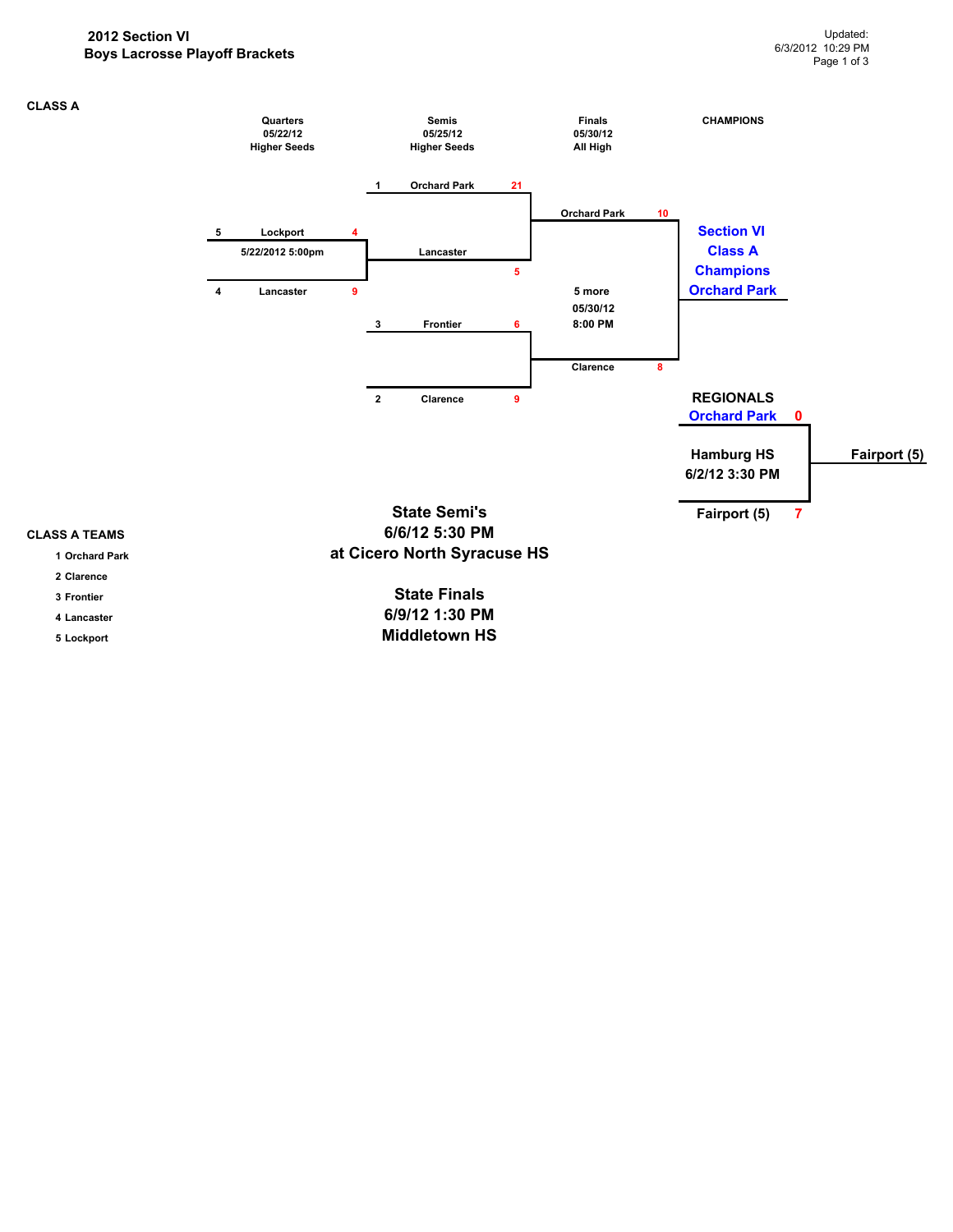### **2012 Section VI Boys Lacrosse Playoff Brackets**



- **2 Niagara Wheatfield**
- **3 Amherst**
- **4 West Seneca East**
- **5 Iroquois**
- **6 Williamsville North**
- **7 Lake Shore**
- **8 Williamsville East**
- **9 Sweet Home**
- **10 West Seneca West 11 Williamsville South**
- **12 North Tonawanda**
- **13 Grand Island**

**State Semi's 6/6/12 8:00 PM at Cicero North Syracuse HS**

> **6/9/12 4:00 PM Middletown HS State Finals**